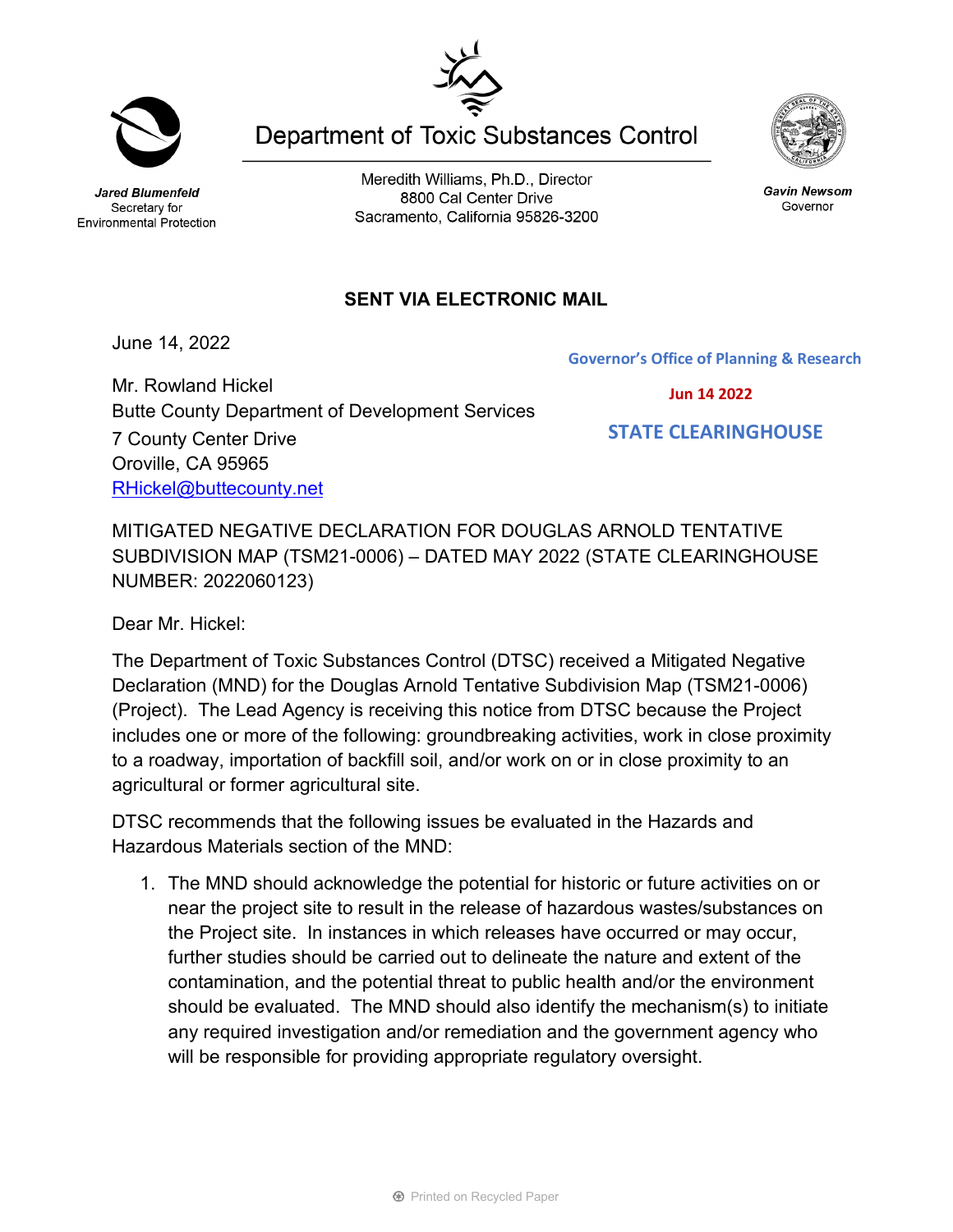Mr. Rowland Hickel June 14, 2022 Page 2

- 2. Refiners in the United States started adding lead compounds to gasoline in the 1920s in order to boost octane levels and improve engine performance. This practice did not officially end until 1992 when lead was banned as a fuel additive in California. Tailpipe emissions from automobiles using leaded gasoline contained lead and resulted in aerially deposited lead (ADL) being deposited in and along roadways throughout the state. ADL-contaminated soils still exist along roadsides and medians and can also be found underneath some existing road surfaces due to past construction activities. Due to the potential for ADL-contaminated soil, DTSC recommends collecting soil samples for lead analysis prior to performing any intrusive activities for the Project described in the MND.
- 3. If any projects initiated as part of the proposed Project require the importation of soil to backfill any excavated areas, proper sampling should be conducted to ensure that the imported soil is free of contamination. DTSC recommends the imported materials be characterized according to *[DTSC's 2001 Information](https://dtsc.ca.gov/wp-content/uploads/sites/31/2018/09/SMP_FS_Cleanfill-Schools.pdf)  [Advisory Clean Imported Fill Material](https://dtsc.ca.gov/wp-content/uploads/sites/31/2018/09/SMP_FS_Cleanfill-Schools.pdf)*.
- 4. If any sites included as part of the proposed Project have been used for agricultural, weed abatement or related activities, proper investigation for organochlorinated pesticides should be discussed in the MND. DTSC recommends the current and former agricultural lands be evaluated in accordance with DTSC's 2008 *[Interim Guidance for Sampling Agricultural](https://dtsc.ca.gov/wp-content/uploads/sites/31/2018/09/Ag-Guidance-Rev-3-August-7-2008-2.pdf)  [Properties \(Third Revision\).](https://dtsc.ca.gov/wp-content/uploads/sites/31/2018/09/Ag-Guidance-Rev-3-August-7-2008-2.pdf)*

DTSC appreciates the opportunity to comment on the MND. Should you need any assistance with an environmental investigation, please visit DTSC's [Site Mitigation and](https://dtsc.ca.gov/brownfields/voluntary-agreements-quick-reference-guide/) [Restoration Program](https://dtsc.ca.gov/brownfields/voluntary-agreements-quick-reference-guide/) page to apply for lead agency oversight. Additional information regarding voluntary agreements with DTSC can be found at **DTSC's Brownfield website**.

If you have any questions, please contact me at (916) 255-3710 or via email at [Gavin.McCreary@dtsc.ca.gov.](mailto:Gavin.McCreary@dtsc.ca.gov)

Sincerely,

Jannin Malanny

Gavin McCreary Project Manager Site Evaluation and Remediation Unit Site Mitigation and Restoration Program Department of Toxic Substances Control